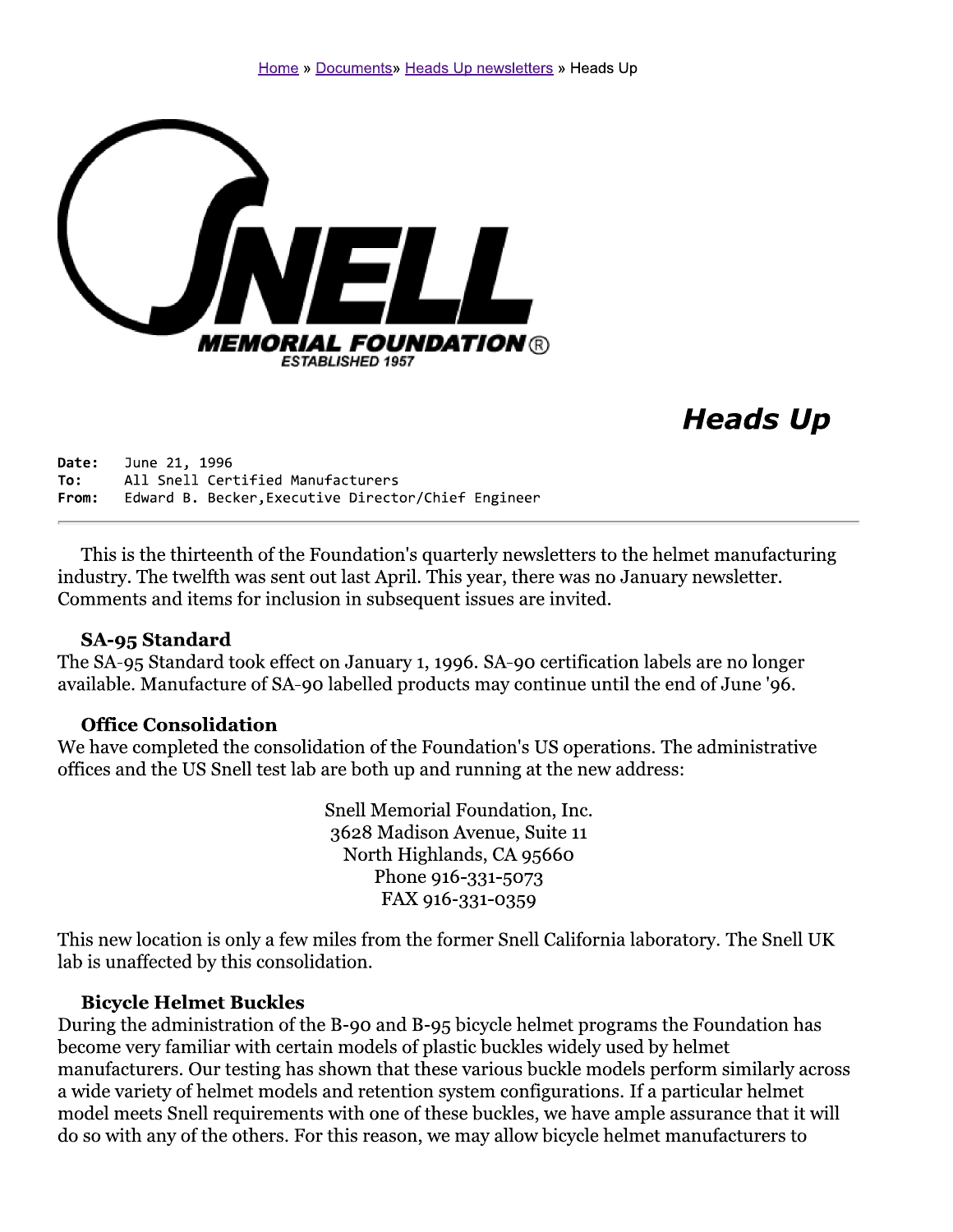substitute from among these buckle types in specific certified products with little or no additional Snell testing.

Manufacturers of helmets certified to B-90, B-95 or N-94 configured with any of the following four buckle models may request in writing to substitute one of the other three buckles into the helmet configuration. Although the Foundation reserves the right to consider each case separately, for most applications, no additional testing will be necessary. Authorization for the substitution will be granted immediately by FAX or other timely communication.

| <b>Manufacturer</b> | Model                       |  |
|---------------------|-----------------------------|--|
| <b>ITW Nexus</b>    | <b>TSK 63</b>               |  |
| <b>ITW Nexus</b>    | Shock-Lock                  |  |
| <b>ITW Nexus</b>    | bicycle helmet side-squeeze |  |
| National Molding    | bicycle helmet side-squeeze |  |

We will consider other buckle systems for this list, interested buckle manufacturers should contact the Foundation for information.

# **Snell Web Site**

The Snell Foundation Home Pages originated by Dr. Philip Graitcer on the Internet World Wide Web has merged with the Snell World Wide Web Site set up by Dr. Frank Lin at the Snell California offices. The Snell Web site is at http://www.quiknet.com/snellit and includes information on the Foundation and its certification programs, lists of certified products, links to ftp downloads of Snell Standards and drafts and links to other web sites of interest including Dr. Graitcer's home pages for the WHO Bicycle Helmet Initiative.

Dr. Lin welcomes comments and suggestions regarding any aspect of the Web site.

## **CSA Amendment for Children's Bicycle Helmets**

I have written a critique of the amendment to the CSA Standard for bicycle helmets that sets up new requirements and test procedures for helmets intended for young children. The critique is available on the Internet or may be requested through this office.

In the critique and the following summary, I have attempted to deal completely, honestly and fairly with a difficult subject. If my remarks seem, at any point, gratuitously offensive, please allow me to apologize. The critique consists of seven pages discussing the technical aspects of the amendment with some background on the development and function of helmets and helmet standards. I attempt to show that:

- 1. the amendment rejects almost all current children's helmets and is therefore burdensome to both the industry and the public.
- 2. the amendment's benefits are, at best, uncertain.
- 3. there are real risks of increased rates of serious injury among children once the amendment is imposed.

## **Moped Helmets**

During discussions with Standards and Safety groups in Taiwan last November, Dr. Fenner learned of need for a well ventilated helmet for use by riders of low powered vehicles. Taiwanese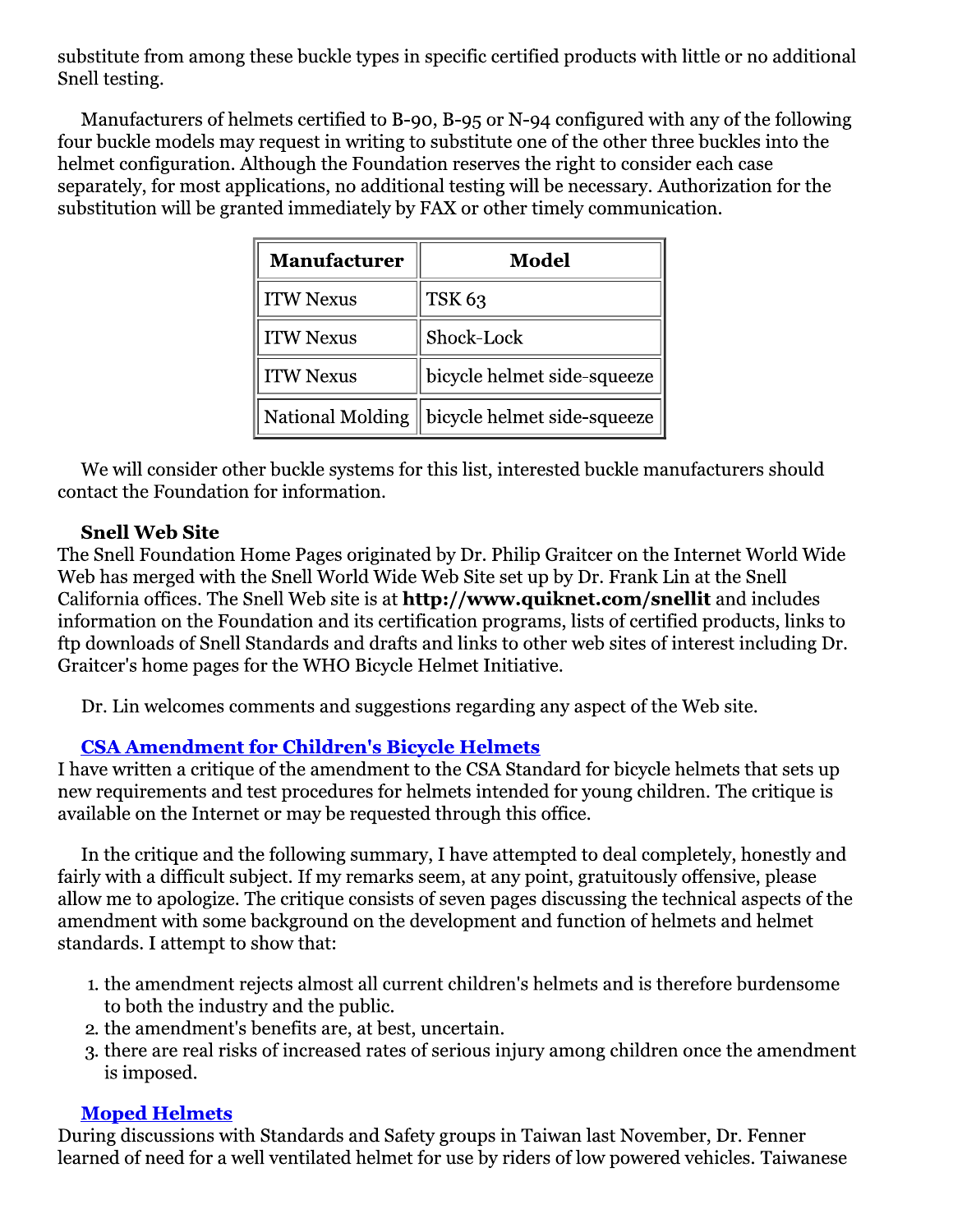officials wish to require the use of helmets but feel that the climate is much too severe for current motorcycle helmet configurations.

The discussions included the draft L-95 Standard circulated last year for comment. The L-95 requirements are more severe than those for bicycle helmets but are less demanding than our current M-95 Standard for motorcycle helmets. The draft requires one impact per site as in B-95 but specifies an impact energy of 120 joules for both the flat and hemispherical anvils. The extent of protection is the same as for the motorcycle helmet but there is no shell penetration test.

I expect that L-95 qualified helmets will consist of 3.5 to 4.0 centimeter thick EPS liners inside rigid fiberglass or plastic shells. The shell/liner configuration will include large ventilation slots after the fashion of modern bicycle helmets. Some of the rigid shelled helmets currently promoted for downhill bicycle racing seem like an excellent starting point for the design of an L-95 prototype.

The Taiwanese and the Foundation would like to work with manufacturers to test helmet configurations for user acceptance. Employees at one or more offices in Taiwan would volunteer to wear helmet prototypes during their daily commute and comment on general comfort and wearability. Manufacturers interested in participating in such a study should contact Dr. Fenner through this office.

The moped is used in city traffic throughout the world and particularly in warm climates. The need for head protection among moped users is known. I believe that protective helmets for moped users constitutes a significant need and a significant opportunity for manufacturers currently producing motorcycle and/or bicycle headgear.

#### **Cooperative Programs**

The Foundation has embarked on cooperative programs with several different manufacturers in order to promote public awareness of helmets as an effective means of reducing the instance and severity of head injury. The nature of our participation varies with the programs but the general result is a reduction in the manufacturer's costs and an increase in the effectiveness of Snell Certification at adding value to his products.

Certified manufacturers interested in joining the Foundation in a cooperative effort should contact Ms. Hong Zhang at this office.

## **Certified Product Lists**

Manufacturers are required to notify the Foundation of all marketing and size designations under which each Snell Certified helmet is sold and distributed. We record these names and sizes in the Foundation's Certified products lists which are used for reference and which are distributed to groups and individuals on request.

Whenever a Snell labelled helmet is distributed under a new name, please advise Steve Johnson in writing of the new name and size designation and identify the original certified product. The ID number in the lower right corner of the Snell Certificate is preferred identification for recently certified helmets. Also, please advise Mr. Johnson whenever a marketing name is dropped or goes out of production.

# **Bulk Educational Materials**

Manufacturers and others who may require large quantities of Snell brochures, hang tags and similar items should contact Ms. Zhang well in advance. Preparation of these materials requires long lead times.